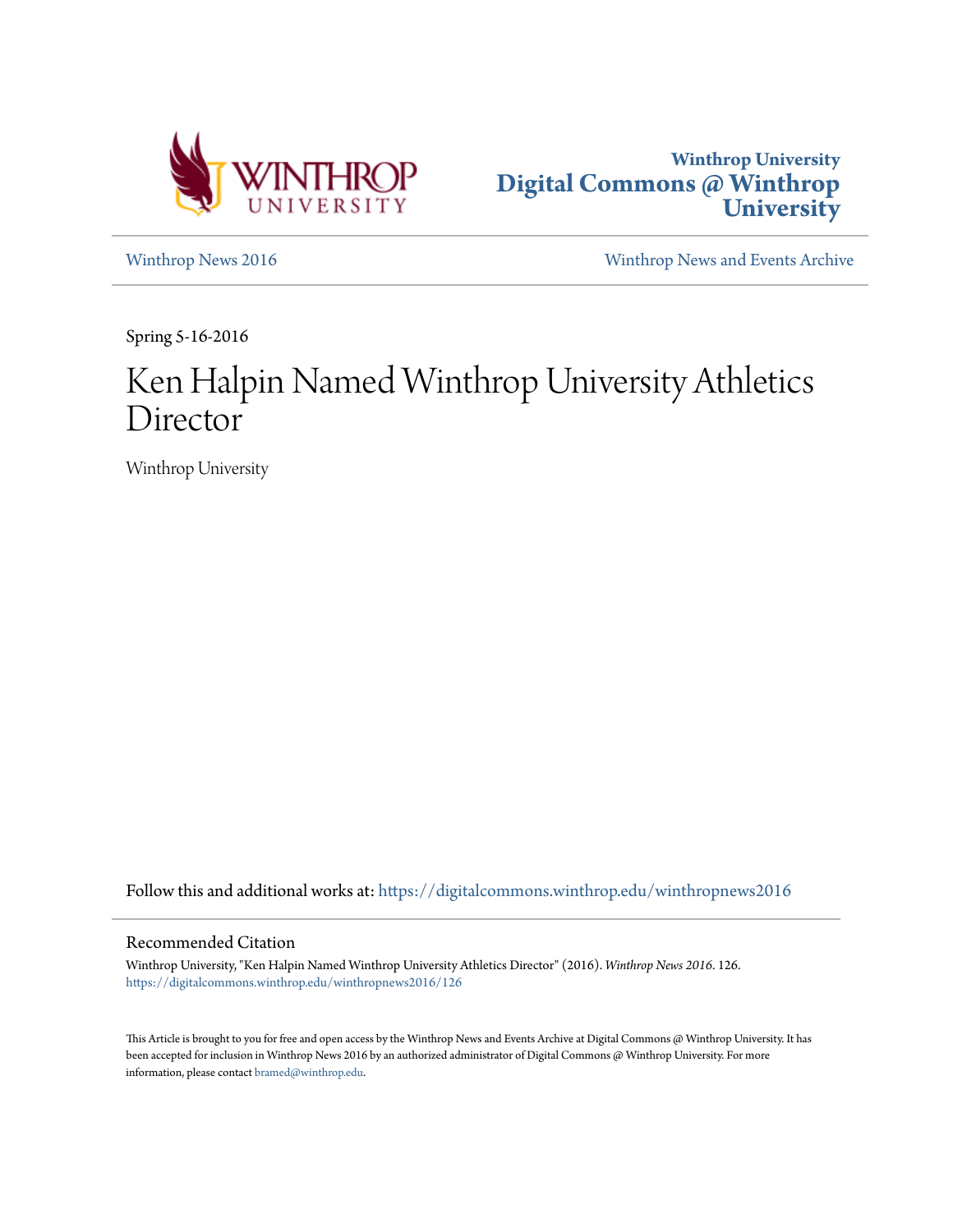



## **ABOUT ADMISSIONS & AID ACADEMICS STUDENT AFFAIRS ATHLETICS GIVING** 05/16/2016 **O** SHARE 上脸身。 **Ken Halpin Quick Facts** All News **Named** Ken Halpin, deputy athletic director at Eastern Archives Washington University in Cheney, Washington, **Winthrop** RSS News Feeds has been selected as Winthrop's Director of Athletics. **University** Winthrop in the News **Halpin will begin work on July 11. He will** succeed Winthrop's outgoing and long-serving **Athletics** Athletics Director Tom Hickman.  $\blacksquare$  He will be responsible for the administration of **Director** all aspects of Winthrop's NCAA Division I athletics program.



ROCK HILL, SOUTH CAROLINA – After an extensive national search, **Ken Halpin**, deputy athletic director at Eastern Washington University in Cheney, Washington, has been selected as Winthrop University's Director of Athletics.

**Halpin will begin work on July 11** and will be responsible for the administration of all aspects of Winthrop's NCAA Division I athletics program. He will provide strategic leadership and direction for a program that places a priority on academic achievement and athletic excellence.

Ken Halpin

"Based on my interactions with Ken, feedback from campus and community stakeholders, and references from people who have worked with him, I believe he

will be an outstanding addition to the university leadership team," President Dan Mahony said. "A few things stood out that make Ken a great fit for Winthrop and our community: he has experience and insight working with a mid-major program like ours, a commitment to diversity and gender equity, and a keen grasp of the importance of promoting and marketing the athletic department."

As director, Halpin will develop and implement **a strategic vision** for the athletics program, engender the success of athletics teams and individual performance of student athletes, serve as an advocate for student-athlete well-being, prioritize student-athlete academic achievement and personal growth, as well as fundraise and represent Winthrop athletics in the community, among other duties.

Halpin said he could not be more excited about the opportunity and the prospect of working closely with the department's students, coaches and staff to help **Winthrop University reach its strategic goals**.

"Any success that I have experienced during my career has come as a result of being associated with an amazing and diverse group of teammates," Halpin said. "This is what excites me about Winthrop – they have amazing people from diverse backgrounds. I am very much looking forward to all we will accomplish together as a team."

Over the past five years at EWU Halpin has served in multiple roles, most recently as deputy athletic director overseeing a wide range of responsibilities covering all external operations including development, marketing, communications, ticketing, sponsorships, licensing, special projects, and special events. He was also the sport supervisor for the men's and women's tennis programs.

Halpin's first year at EWU was spent as the director of corporate partnerships for their multi-media rights partner, which has since been acquired by Learfield, generating corporate revenue for the EWU Athletic Department.

Halpin received a Ph.D. in higher education administration from **Washington State University** in